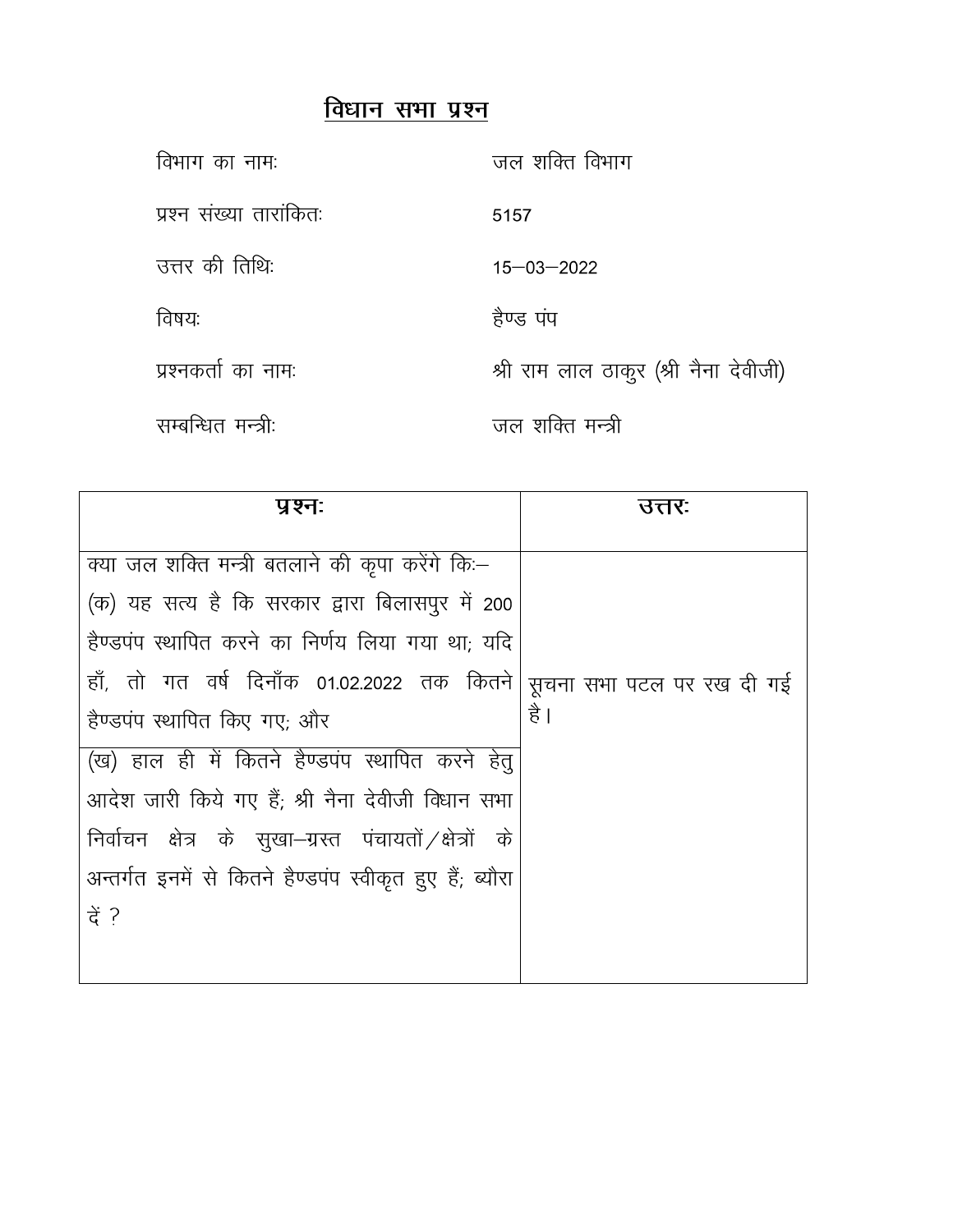## तारांकित विधान सभा प्रश्न संख्या 5157, जोकि श्री रामलाल ठाकुर (श्री नैना देवीजी) द्वारा पूछा गया है, से सम्बन्धित सूचना।

- यह सत्य नहीं है कि सरकार द्वारा बिलासपुर में 200 हैण्डपंप स्थापित करने का निर्णय लिया (क) गया था अपितू माननीय मुख्यमन्त्री द्वारा श्री नैना देवीजी विधान सभा निर्वाचन क्षेत्र में दिनाँक 19 फरवरी, 2019 को 100 हैण्डपंप (50 हैण्डपंप जुखाला क्षेत्र व 50 बस्सी क्षेत्र में) स्थापित करने की घोषणा की गई थी लेकिन माननीय उच्च न्यायालय हिमाचल प्रदेश में विचाराधीन CWP No. 1809 of 2018 titled Sh. Chetan Kumar and others Versus Chief Secretary to Govt. of Himachal Pradesh and others में दिनाँक 22 अक्तूबर, 2018 को हुए निर्णय के अनुरूप Himachal Pradesh Ground Water Authority को ground water extraction के सम्बन्ध में strict regulatory and reformatory measures के मददेनजर दिये गये निदेशों की वजह से उपरोक्त हैण्डपंप स्थापित करने का कार्य मई, 2021 तक स्थगित रहा। तत्पश्चात दिनाँक 05 मई, 2021 को जल शक्ति विभाग को as per need and for public use हेतू Water Extraction Structures की सम्बन्धित Hydro-geologist द्वारा सर्वेक्षण के उपरान्त Pin Pointed Sites पर हैण्डपंप स्थापित करने की अनुमति प्रदान की जिसके उपरान्त श्री नैना देवीजी विधान सभा निर्वाचन क्षेत्र में 65 जरूरतमंद बरितयों (20 जुखाला क्षेत्र व 45 बस्सी क्षेत्र) के चिन्हित स्थलों पर Hydro-geologist द्वारा सर्वेक्षण के अनुरूप feasibility Report प्राप्त कर प्राक्कलन तैयार किया गया है। इस वर्ष दिनाँक 01 फरवरी, 2022 तक 1 हैण्डपंप स्थापित कर दिया गया है तथा शेष हैण्डपंपों को स्थापित करने का कार्य प्रगति पर है।
- अभी तक 28 हैण्डपंप स्थापित करने हेतू कार्य आबंटित कर दिया गया है। उपरोक्त सभी (ख) हैण्डपम्प श्री नैना देवीजो विधान सभा निर्वाचन क्षेत्र के सुखा ग्रस्त एवं जरूरतमंद पंचायतों / क्षेत्रों के लिए ही स्वीकृत हुए है। चिन्हित 65 स्थानों पर हैण्डपंप लगाने बारे पंचायतवार ब्यौरा प्रपत्र "क" पर संलग्न है।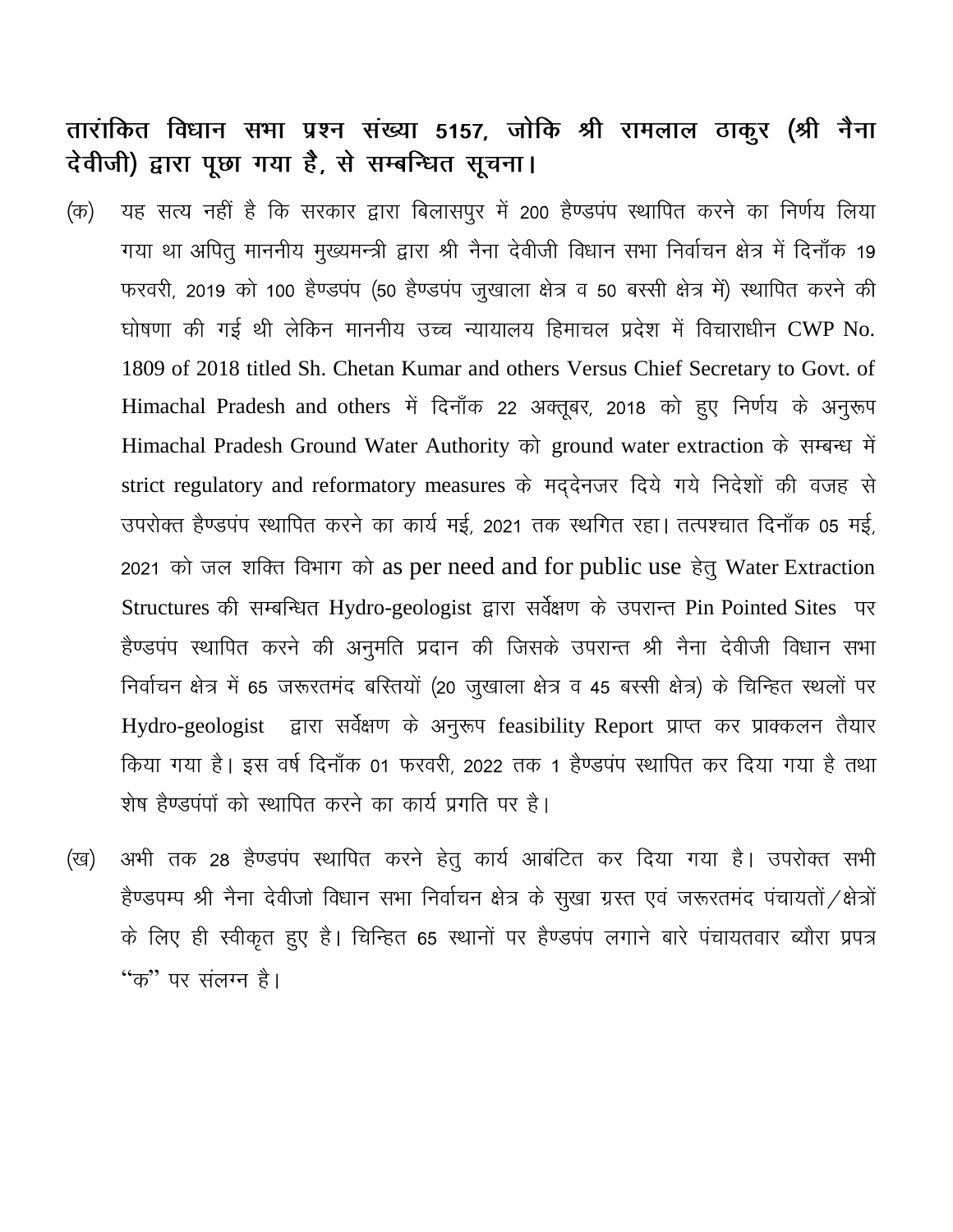| Sr.                     | Name of site with                                            | G.P.   | <b>Location Co-</b>               | <b>Jal Shakti</b>      | Sub-            | <b>Depth</b> | Mode of         | <b>Hydrogeological investigation Report</b>                                                                                                                                                                                                                                                                                                                                                      |
|-------------------------|--------------------------------------------------------------|--------|-----------------------------------|------------------------|-----------------|--------------|-----------------|--------------------------------------------------------------------------------------------------------------------------------------------------------------------------------------------------------------------------------------------------------------------------------------------------------------------------------------------------------------------------------------------------|
| N <sub>0</sub>          | Location                                                     |        | ordinates                         | <b>Division</b>        | <b>Division</b> | recommended  | <b>Drilling</b> |                                                                                                                                                                                                                                                                                                                                                                                                  |
| 1                       | Tarwar, Nr. H/O<br>Sh.Mahinder Singh<br>S/o Sh.Bagga Ram     | Tarwar | N 31 14'58.44"/<br>E 76 37'00"    | <b>JSD</b><br>Bilaspur | Swrarghat       | 80-90 meter  | <b>DTH</b>      | Site from Sr. No. 1 to 5 are located on<br>Bilaspur-Swarghat-Bhakra road. The area<br>comprises of alternate bands of clay, shales<br>and sandstone, these sites are feasible for the<br>installation of Hand pumps. The depth of the<br>bore well may be done to 80-90 meter b.g.l.<br>which may, however depend upon the strata<br>encountered and yield of the bore well.                     |
| $\overline{2}$          | Malaun, Nr. H/O<br>Sh.Rattan Lal S/O<br>Sh. Hari ram         | Tarwar | N 31 15'33.70"/<br>E 76 37'50.41" | <b>JSD</b><br>Bilaspur | Swrarghat       | 80-90 meter  | <b>DTH</b>      | Feasible                                                                                                                                                                                                                                                                                                                                                                                         |
| $\mathbf{3}$            | Pangwana Nr. Sher<br>Singh House S/O<br>Sh.Datta ram         | Tarwar | N 31 15'40.14"/<br>E 76 37'54.64" | <b>JSD</b><br>Bilaspur | Swrarghat       | 80-90 meter  | <b>DTH</b>      | Feasible                                                                                                                                                                                                                                                                                                                                                                                         |
| $\overline{\mathbf{4}}$ | Khala, Nr. H/O Sh.<br><b>Bishan Dass</b>                     | Tarwar | N 31 16'06.15"/<br>E 76 36'06.69" | <b>JSD</b><br>Bilaspur | Swrarghat       | 80-90 meter  | <b>DTH</b>      | Feasible                                                                                                                                                                                                                                                                                                                                                                                         |
| 5                       | Nr.<br>Kheriyan<br>LWSS<br>Pump<br>House Swahan 1st<br>stage | Swahan | N 31 14'09.34"/<br>E 76 39'01.81" | <b>JSD</b><br>Bilaspur | Swrarghat       | 80-90 meter  | <b>DTH</b>      | Feasible                                                                                                                                                                                                                                                                                                                                                                                         |
| 6                       | Kaiwal, Nr. H/O<br>Sh.Shaunki ram                            |        | N 31 21'02.69"/<br>E 76 31'44.68" | <b>JSD</b><br>Bilaspur | Swrarghat       | 80-90 meter  | <b>DTH</b>      | Feasible                                                                                                                                                                                                                                                                                                                                                                                         |
| $\overline{7}$          | Deharwala, Nr. H/o<br>Vishnu S/o<br>Sh.<br>Mallu Ram         | Behal  | N 31 12'48.07"/<br>E 76 35'34.18" | <b>JSD</b><br>Bilaspur | Swrarghat       | 70-80 meter  | <b>ODEX</b>     | Site from Sr. No. 7 to 11 are located on<br>Bilaspur -Swarghat-Behal to Bassi road. The<br>area comprises of Boulders, Conglomerates,<br>shales, clay and sandstone. These sites are<br>feasible for the construction of Hand pumps.<br>The depth of the bore well may be done to 70-<br>80 meter b.g.l. which may, however depend<br>upon the strata encountered and yield of the<br>bore well. |
| 8                       | Majra,<br>Nr.<br>SVM<br>School                               | Behal  | N 31 13'11.72"/E<br>76 36'50.72"  | <b>JSD</b><br>Bilaspur | Swrarghat       | 70-80 meter  | <b>ODEX</b>     | Feasible                                                                                                                                                                                                                                                                                                                                                                                         |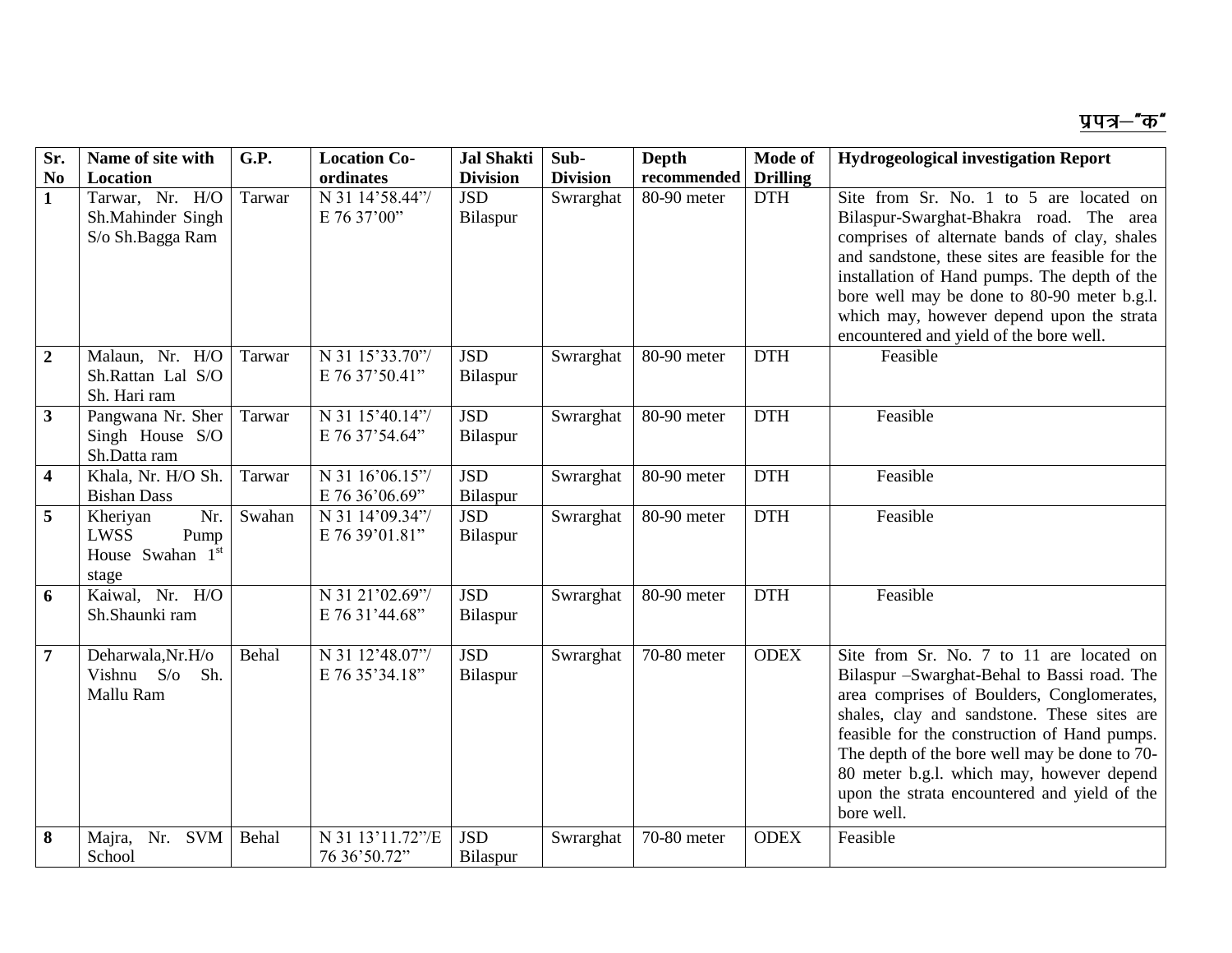| $\boldsymbol{9}$ | Badda, Nr. H/O<br>Naresh Kumar                                           | Behal   | N 31 13' 52.53"/<br>E 76 36'22.48"  | <b>JSD</b><br>Bilaspur | Swrarghat | 70-80 meter | <b>ODEX</b> | Feasible                                                                                                                                                                                                                                                                                                                                                                                                                                |
|------------------|--------------------------------------------------------------------------|---------|-------------------------------------|------------------------|-----------|-------------|-------------|-----------------------------------------------------------------------------------------------------------------------------------------------------------------------------------------------------------------------------------------------------------------------------------------------------------------------------------------------------------------------------------------------------------------------------------------|
|                  |                                                                          |         |                                     |                        |           |             |             |                                                                                                                                                                                                                                                                                                                                                                                                                                         |
| 10               | Chandol, Nr.Santa<br>S/O<br>Sh.<br>Ram<br>Ganga ram                      | Behal   | N 31 12'54.73"/<br>E 76 35'36.70"   | <b>JSD</b><br>Bilaspur | Swrarghat | 70-80 meter | <b>ODEX</b> | Feasible                                                                                                                                                                                                                                                                                                                                                                                                                                |
| 11               | Brahamin<br>Behal<br>H/O<br>Nr.<br>Basti,<br>Sh.Pitambar<br>Kumar        | Behal   | N 31 13'31.95"/<br>E 76 36'40.72"   | <b>JSD</b><br>Bilaspur | Swrarghat | 70-80 meter | <b>ODEX</b> | Feasible                                                                                                                                                                                                                                                                                                                                                                                                                                |
| 12               | Nakrana, Nr. Baba<br>Singh Temple                                        | Nakrana | N 31 17'3.38"/E<br>76.34'37.39"     | <b>JSD</b><br>Bilaspur | Swrarghat | 80-90 meter | <b>DTH</b>  | Site from 12 to 20 are Located on Bilaspur-<br>Swarghat-Bhakra road, the area comprises of<br>alternate bands of clay and sandstone of upper<br>shiwalik Formation of Neogene age, there is<br>good catchment area with dense vegetational<br>covers and forest of pine trees. The depth of<br>the bore well may be done to 80-90 meter<br>b.g.l. which may , however depend upon the<br>strata encountered and yield of the bore well. |
| 13               | Nakrana, Nr. H/O<br>Of Tej Ram                                           | Nakrana | N 31 17' 51.46"/<br>E 76 34' 53.04" | <b>JSD</b><br>Bilaspur | Swrarghat | 80-90m      | <b>DTH</b>  | Feasible                                                                                                                                                                                                                                                                                                                                                                                                                                |
| 14               | Nakrana, Nr H/O<br>Sh. Shaunki Ram                                       | Nakrana | N 31 21'02.77"/<br>E 76 31'44.68"   | <b>JSD</b><br>Bilaspur | Swrarghat | 80-90m      | <b>DTH</b>  | Feasible                                                                                                                                                                                                                                                                                                                                                                                                                                |
| 15               | Matnoh, Nr. H/O<br>Of Sh. Baldev S/O<br>Sh.Ganga Ram                     | Kuthela | N 31 14'20"/E<br>76 43'33"          | <b>JSD</b><br>Bilaspur | Swrarghat | 80-90m      | <b>DTH</b>  | Feasible                                                                                                                                                                                                                                                                                                                                                                                                                                |
| 16               | Bepar, Nr. $H$ / $\overline{O}$<br>Sh.Gurbaksh Singh<br>S/O Sh. Devi Ram | Kuthela | N 31 14'38"/E<br>76 42'07"          | <b>JSD</b><br>Bilaspur | Swrarghat | 80-90m      | <b>DTH</b>  | Feasible                                                                                                                                                                                                                                                                                                                                                                                                                                |
| 17               | Kulah, Nr. H/O<br>Sh.Narinder Kumar<br>S/O Sh. Gorkhiya<br>ram           | Kuthela | N 31 14'26.94"/<br>E 76 43'43.54"   | <b>JSD</b><br>Bilaspur | Swrarghat | 80-90m      | <b>DTH</b>  | Feasible                                                                                                                                                                                                                                                                                                                                                                                                                                |
| 18               | Nr.<br>Tanbol,<br>Panchayat Ghar                                         | Tanbol  | N 31 14'37.88"/<br>E 76 45'01.14"   | <b>JSD</b><br>Bilaspur | Swrarghat | 80-90m      | <b>DTH</b>  | Feasible                                                                                                                                                                                                                                                                                                                                                                                                                                |
| 19               | Nerli (Palangri),<br>$Nr$ $H$ /0.<br>Meera<br>Devi                       | Tanbol  | N 31 15'47.66"/<br>E 76 43'59.04"   | <b>JSD</b><br>Bilaspur | Swrarghat | 80-90m      | <b>DTH</b>  | Feasible                                                                                                                                                                                                                                                                                                                                                                                                                                |
| 20               | Chayota, Nr. H/O<br>Baba<br>Deen,<br>Muslim Basti                        | Tanbol  | N 31 14'37.87"/<br>E 76 45'01.28"   | <b>JSD</b><br>Bilaspur | Swrarghat | 80-90m      | <b>DTH</b>  | Feasible                                                                                                                                                                                                                                                                                                                                                                                                                                |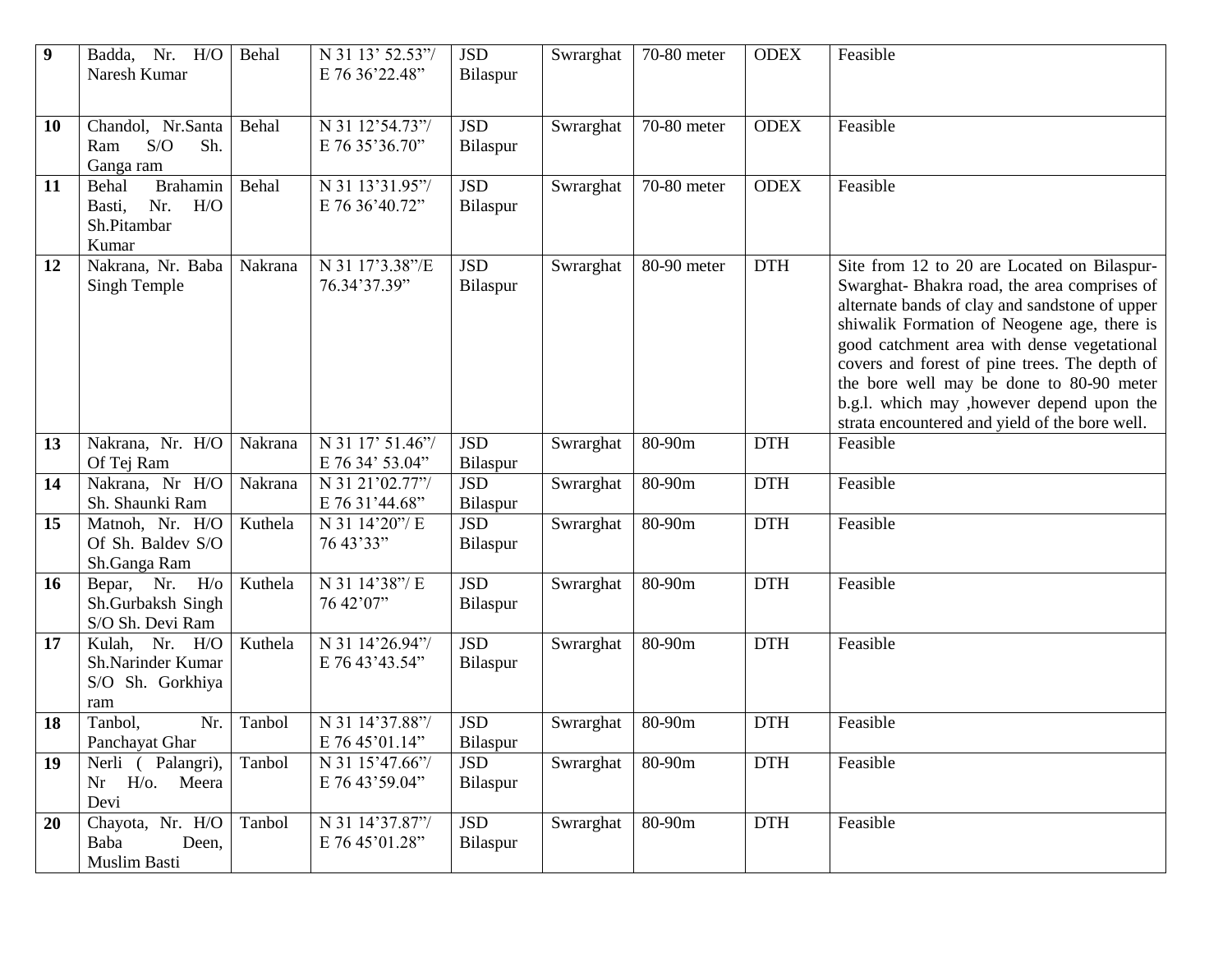| 21 | Geor (Kangri), Nr.<br>H/O Sh. Sant Ram                     | Talli       | N 31 16'32.44"/<br>E 76 43'28.92" | <b>JSD</b><br>Bilaspur | Swrarghat | 80 <sub>m</sub> | <b>ODEX</b> | Site from Sr. No. 21 to 25 Located on<br>Bilaspur to Swarghat road and further<br>bifurcation from Panjpiri to Zakathkhana<br>road, the area comprises of Boulders,<br>Conglomerates, underlain by insitu rock i.e<br>Sandstone of upper shiwalik formation of<br>Neogene age. These sites are feasible for the<br>installation of Hand pumps. The depth of the<br>bore well may be done to 80 meter b.g.l.<br>which may, however depend upon the strata<br>encountered and yield of the bore well. |
|----|------------------------------------------------------------|-------------|-----------------------------------|------------------------|-----------|-----------------|-------------|-----------------------------------------------------------------------------------------------------------------------------------------------------------------------------------------------------------------------------------------------------------------------------------------------------------------------------------------------------------------------------------------------------------------------------------------------------------------------------------------------------|
| 22 | Talli, Nr. H/O Sh.<br>Neelam Devi<br>Panchayat<br>Pradhan) | Talli       | N 31 16'32.44"/<br>E 76 43'28.92" | <b>JSD</b><br>Bilaspur | Swrarghat | 80 <sub>m</sub> | <b>ODEX</b> | Feasible                                                                                                                                                                                                                                                                                                                                                                                                                                                                                            |
| 23 | Samletu,<br>Nr.<br>Ayurvedic<br>Dispensary                 | Majher      | N 31 15'27.24"/<br>E 76 42'11.39" | <b>JSD</b><br>Bilaspur | Swrarghat | 80 <sub>m</sub> | <b>ODEX</b> | Feasible                                                                                                                                                                                                                                                                                                                                                                                                                                                                                            |
| 24 | Upper Panga, Nr.<br>H/O Dr. Prem Lal                       | Majher      | N 31 14'52.86"/<br>E 76 41'58.55" | <b>JSD</b><br>Bilaspur | Swrarghat | 80 <sub>m</sub> | <b>ODEX</b> | feasible                                                                                                                                                                                                                                                                                                                                                                                                                                                                                            |
| 25 | Lower Panga, Nr.<br>H/O Rikkhi Ram                         | Majher      | N 31 15'3"/ E 76<br>41'49''       | <b>JSD</b><br>Bilaspur | Swrarghat | 80 <sub>m</sub> | <b>ODEX</b> | Feasible                                                                                                                                                                                                                                                                                                                                                                                                                                                                                            |
| 26 | Nr.<br>Kanguwali,<br>House of Hosiyar<br>Singh             | Kot<br>Khas | N 31 18'9"/ E 76<br>30.38"        | <b>JSD</b><br>Bilaspur | Bassi     | 90 meter        | <b>DTH</b>  | Site from Sr.No. 26 to 45 are Located on<br>Swarghat-Naina Devi-Bassi-Gwalthai-Nangal<br>road. The area comprises of alternate bands of<br>clay and sandstone. These sites are feasible<br>for the installation of Hand pumps. The depth<br>of the bore well may be done to 90 meter<br>b.g.l. which may, however depend upon the<br>strata encountered and yield of the bore well.                                                                                                                 |
| 27 | Bassa,<br>Nr.<br>Dol<br>House of Jagir Sigh                | Kot<br>Khas | N 31 16'00.59"<br>/E 76 30'22.51" | <b>JSD</b><br>Bilaspur | Bassi     | 90 meter        | <b>DTH</b>  | Feasible                                                                                                                                                                                                                                                                                                                                                                                                                                                                                            |
| 28 | Dabat (Gufa Khet),<br>Nr. House of Jeet<br>Ram             | Dabat       | N 31 19'15.08"/<br>E 76 28'08.08" | <b>JSD</b><br>Bilaspur | Bassi     | 90 meter        | <b>DTH</b>  | Feasible                                                                                                                                                                                                                                                                                                                                                                                                                                                                                            |
| 29 | Dabat, Nr. H/O of<br>Biro Devi                             | Dabat       | N 31 18 50.34"/<br>E 76 29 03.94" | <b>JSD</b><br>Bilaspur | Bassi     | 90 meter        | <b>DTH</b>  | Feasible                                                                                                                                                                                                                                                                                                                                                                                                                                                                                            |
| 30 | Lohar<br>Illewal,<br>Basti, Nr.<br>H/O<br>Maan Singh       | Tarsooh     | N 31 22'58.47"/<br>E 76 26'03.35" | <b>JSD</b><br>Bilaspur | Bassi     | 90 meter        | $DTH$       | Feasible                                                                                                                                                                                                                                                                                                                                                                                                                                                                                            |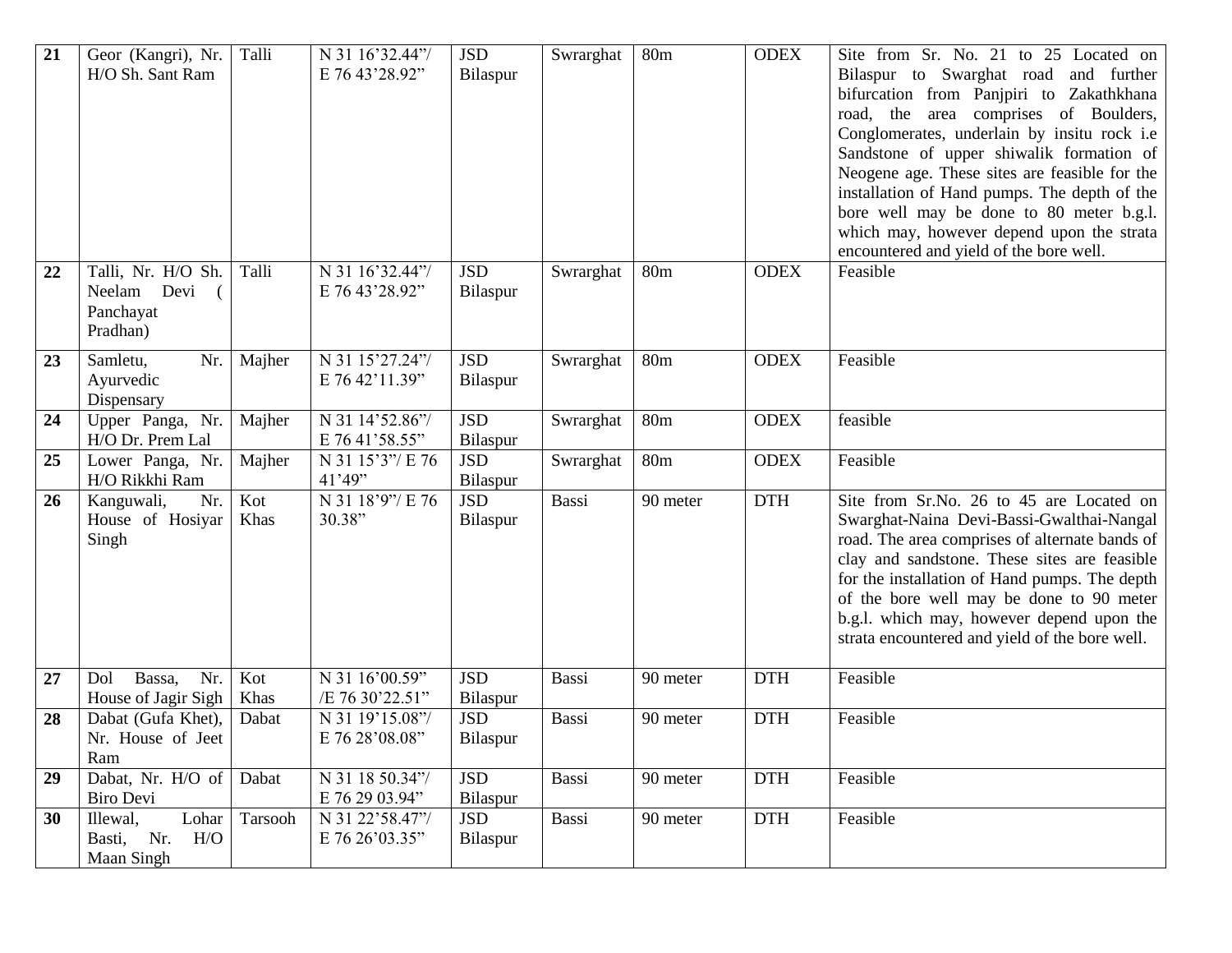| 31 | (Pange)<br>Illewal,                | Tarsooh     | N 31 22'53"/E    | <b>JSD</b> | Bassi        | 90 meter | <b>DTH</b>  | Feasible |
|----|------------------------------------|-------------|------------------|------------|--------------|----------|-------------|----------|
|    | H/O<br>Sh.<br>Nr.                  |             | 76 25'25"        | Bilaspur   |              |          |             |          |
|    | Rakesh Kumar                       |             |                  |            |              |          |             |          |
| 32 | Khad,<br>Samthehan                 | Gawalth     | N 31 23' 21.25"/ | <b>JSD</b> | <b>Bassi</b> | 90 meter | <b>ODEX</b> | Feasible |
|    | H/O<br>Sh.<br>Nr.                  | ai          | E 76 24'39.16"   | Bilaspur   |              |          |             |          |
|    | Shayam Lal                         |             |                  |            |              |          |             |          |
| 33 | Gawalthai, Nr. H/O                 | Gawalth     | N 31 23'31.72"/  | <b>JSD</b> | <b>Bassi</b> | 90 meter | <b>DTH</b>  | Feasible |
|    | Sh. Karnail Singh                  | ai          | E 76 25'16.42"   | Bilaspur   |              |          |             |          |
| 34 | Ghatewal, Nr. H/O                  | Bassi       | N 31 19'48.90"/  | <b>JSD</b> | Bassi        | 90 meter | <b>DTH</b>  | Feasible |
|    | Sh. Ramesh Kumar                   |             | E 76 30'00.23"   | Bilaspur   |              |          |             |          |
| 35 | Guru-<br>ka-                       | Bassi       | N 31 19'27.25"/  | <b>JSD</b> | Bassi        | 90 meter | <b>DTH</b>  | Feasible |
|    | Lahore, Nr Sushil                  |             | E 76 29'49.31"   | Bilaspur   |              |          |             |          |
|    | Sharma house                       |             |                  |            |              |          |             |          |
| 36 | Bassi, Nr. 5 <sup>th</sup> IRBN    | Bassi       | N 31 18'59.09"/  | <b>JSD</b> | <b>Bassi</b> | 90 meter | <b>DTH</b>  | Feasible |
|    | Mahila Battalion                   |             | E 76 30'29       | Bilaspur   |              |          |             |          |
|    |                                    |             | 57.32"           |            |              |          |             |          |
| 37 | Jandori, Nr. H/O                   | Rour        | N 31 19'30.69"/  | <b>JSD</b> | <b>Bassi</b> | 90 meter | <b>DTH</b>  | Feasible |
|    | <b>Bikram Singh</b>                | Jaman       | E 76 25'57.23"   | Bilaspur   |              |          |             |          |
| 38 | Jandori,<br>(Nange                 | Rour        | N 31 20'27.07"/  | <b>JSD</b> | Bassi        | 90 meter | <b>DTH</b>  | Feasible |
|    | Thakur), Nr. H/O                   | Jaman       | E 76 26'57.45"   | Bilaspur   |              |          |             |          |
|    | Sh.Dev Raj                         |             |                  |            |              |          |             |          |
| 39 | Toba Rana Basti,                   | Toba        | N 31 16'53"/E    | <b>JSD</b> | <b>Bassi</b> | 90 meter | <b>DTH</b>  | Feasible |
|    | H/O<br>Sh.<br>Nr.                  | Sangwan     | 76 31'42"        | Bilaspur   |              |          |             |          |
|    | Manohar Lal                        | a           |                  |            |              |          |             |          |
| 40 | Jhirian,<br>Muslim                 | Toba        | N 31 15'57.28"/  | <b>JSD</b> | <b>Bassi</b> | 90 meter | <b>DTH</b>  | Feasible |
|    | Basti, Nr. H/O Sh.<br>Rasheed Deen | Sangwan     | E 76 31'35.02"   | Bilaspur   |              |          |             |          |
| 41 | Dulet, Lohar Basti,                | a<br>Lehari | N 31 21'24"/E    | <b>JSD</b> | <b>Bassi</b> | 90 meter | <b>DTH</b>  | Feasible |
|    | H/O<br>Sh.<br>Nr.                  |             | 76 28'32"        | Bilaspur   |              |          |             |          |
|    | <b>Gurdev Singh</b>                |             |                  |            |              |          |             |          |
| 42 | Lehari<br>Nr.                      | Lehari      | N 31 21' 51.75"/ | <b>JSD</b> | Bassi        | 90 meter | <b>DTH</b>  | Feasible |
|    | Gausadan                           |             | E 76 26'56.89"   | Bilaspur   |              |          |             |          |
| 43 | Nr.<br>Dharot,                     | Dharot      | N 31 16'13.39"/  | <b>JSD</b> | Bassi        | 90 meter | <b>DTH</b>  | Feasible |
|    | Panchayat Ghar                     |             | E 76 33' 27.66"  | Bilaspur   |              |          |             |          |
| 44 | Khala),<br>Dharot, (               | Dharot      | N 31 15'37.00"/  | <b>JSD</b> | Bassi        | 90 meter | <b>DTH</b>  | Feasible |
|    | Harizan Basti                      |             | E 76 33'41.0"    | Bilaspur   |              |          |             |          |
|    | Nand Behl,<br>Near                 | Kot         | N 31 16'54.23"/  | <b>JSD</b> | Bassi        | 90 meter | <b>DTH</b>  |          |
| 45 | H/O<br>Tara                        | Khas        | E 76 31'10.90"   | Bilaspur   |              |          |             | Feasible |
|    | Chand/Nr.<br>Janj                  |             |                  |            |              |          |             |          |
|    | Ghar                               |             |                  |            |              |          |             |          |
|    |                                    |             |                  |            |              |          |             |          |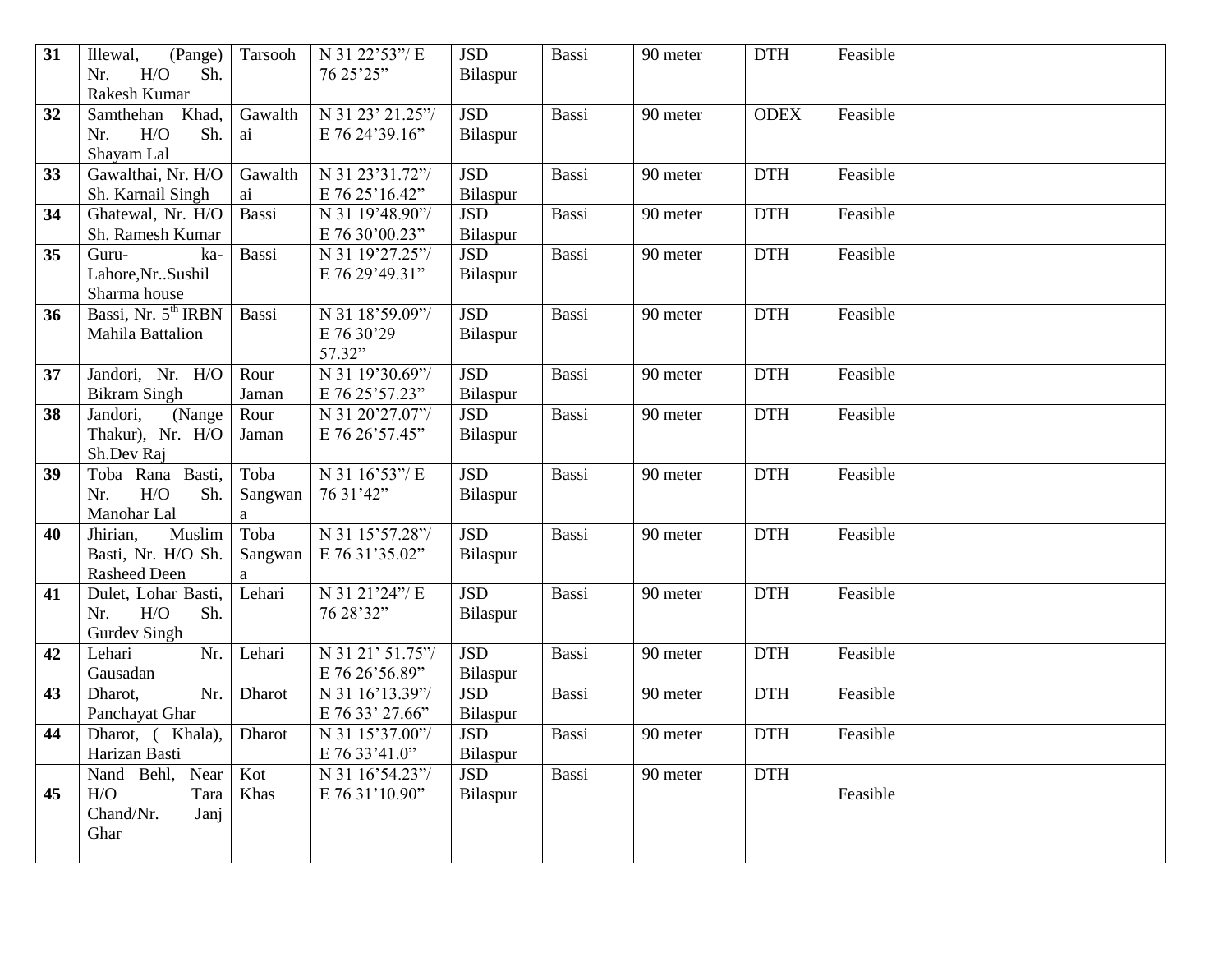| 46 | Padhanu, Nr. Sood<br>House                                            | Jukhala              | N 31 19'03.76"/<br>E 76 48'56.62"  | <b>JSD</b><br>Bilaspur | Jukhala | 80-90 meter | <b>ODEX</b> | Sites from Sr. No.46 to 65 are located on<br>Bilaspur – Ghaggas-Jukhala-Namhole<br>road<br>and Jukhala-Ranikotla-Malokhar road. The<br>area comprises of Boulders, Conglomerates,<br>Clastic Limestone, Shale and clay. These sites<br>are feasible for the installation of Hand<br>pumps. Odex drilling is recommended at these<br>sites. The depth of the bore well may be done<br>to 80-90 meter b.g.l. which may , however<br>depend upon the strata encountered and yield<br>of the bore well. |
|----|-----------------------------------------------------------------------|----------------------|------------------------------------|------------------------|---------|-------------|-------------|-----------------------------------------------------------------------------------------------------------------------------------------------------------------------------------------------------------------------------------------------------------------------------------------------------------------------------------------------------------------------------------------------------------------------------------------------------------------------------------------------------|
| 47 | Jukhala Upper, Nr.<br>Hari Ram Dhiman<br>House                        | Jukhala              | N 31 17'36.94"/<br>E 76 49'18.43"  | <b>JSD</b><br>Bilaspur | Jukhala | 80-90 meter | <b>ODEX</b> | Site is feasible for the installation of Hand<br>pump.                                                                                                                                                                                                                                                                                                                                                                                                                                              |
| 48 | Gassaur (Jukhala),<br>JS<br>Sub-<br>Nr.<br>Division Jukhala           | Jukhala              | N 31 18'24.83"/<br>E 76 49'00.54"  | <b>JSD</b><br>Bilaspur | Jukhala | 80-90m      | <b>ODEX</b> | Feasible                                                                                                                                                                                                                                                                                                                                                                                                                                                                                            |
| 49 | Balekh, Nr. Culvert<br>on Left side of<br>turning road<br>to<br>deoth | Niharkh<br>an Basla  | N 31 15'26.33"/<br>E 76 49' 13.38" | <b>JSD</b><br>Bilaspur | Jukhala | 80-90m      | <b>ODEX</b> | Feasible                                                                                                                                                                                                                                                                                                                                                                                                                                                                                            |
| 50 | Sangredi, Nr. H/O<br>Sh.Baldev                                        | Seola                | N 31 16'24.69"/<br>E 76 48'32.30"  | <b>JSD</b><br>Bilaspur | Jukhala | 80-90m      | <b>ODEX</b> | Feasible                                                                                                                                                                                                                                                                                                                                                                                                                                                                                            |
| 51 | Jukhala, Gassaur Nr<br>panchayat Bhavan                               | Jukhala              | N 31 18' 44.48"/<br>E 76 49'03.75" | <b>JSD</b><br>Bilaspur | Jukhala | 80-90m      | <b>ODEX</b> | Feasible                                                                                                                                                                                                                                                                                                                                                                                                                                                                                            |
| 52 | Rihari<br>(Jukhala)H/Basti,<br>In the Land of<br>Shayam lal           | Jukhala              | N 31 18'14.72'/<br>E 76 48'50.60"  | <b>JSD</b><br>Bilaspur | Jukhala | 80-90m      | <b>ODEX</b> | Feasible                                                                                                                                                                                                                                                                                                                                                                                                                                                                                            |
| 53 | Gassaur (Jukhala),<br>Nr. Cow sadan                                   | Jukhala              | N 31 18'25.29'/<br>E 76 48'59.00"  | <b>JSD</b><br>Bilaspur | Jukhala | 80-90m      | <b>ODEX</b> | Feasible                                                                                                                                                                                                                                                                                                                                                                                                                                                                                            |
| 54 | Rihari<br>(Jukhala),<br>H/Basti, Nr. GPS                              | Jukhala              | N 31 18'11.78"/<br>E 76 48'27.46"  | <b>JSD</b><br>Bilaspur | Jukhala | 80-90m      | <b>ODEX</b> | Feasible                                                                                                                                                                                                                                                                                                                                                                                                                                                                                            |
| 55 | Chadahu, (alokhar)<br>H/O<br>Sh.<br>Nr.<br>Parkash Chand              | Malokha<br>$\vert$ r | N 31 13'56.91"/<br>E 76 54'14.67"  | <b>JSD</b><br>Bilaspur | Jukhala | 80-90m      | <b>ODEX</b> | Feasible                                                                                                                                                                                                                                                                                                                                                                                                                                                                                            |
| 56 | Malokhar,<br>Lower<br>Nand<br>lal<br>Nr.<br>Mahajan shop              | Malokha<br>$\bf r$   | N 31 18'11.58'/<br>E 76 54'10.19"  | <b>JSD</b><br>Bilaspur | Jukhala | 80-90m      | <b>ODEX</b> | Feasible                                                                                                                                                                                                                                                                                                                                                                                                                                                                                            |
| 57 | Chambi, Nr. H/O<br>Sh. Hem raj                                        | Chakoh               | N 31 18'06.73/ E<br>76 53'36.50""  | <b>JSD</b><br>Bilaspur | Jukhala | 80-90m      | <b>ODEX</b> | Feasible                                                                                                                                                                                                                                                                                                                                                                                                                                                                                            |